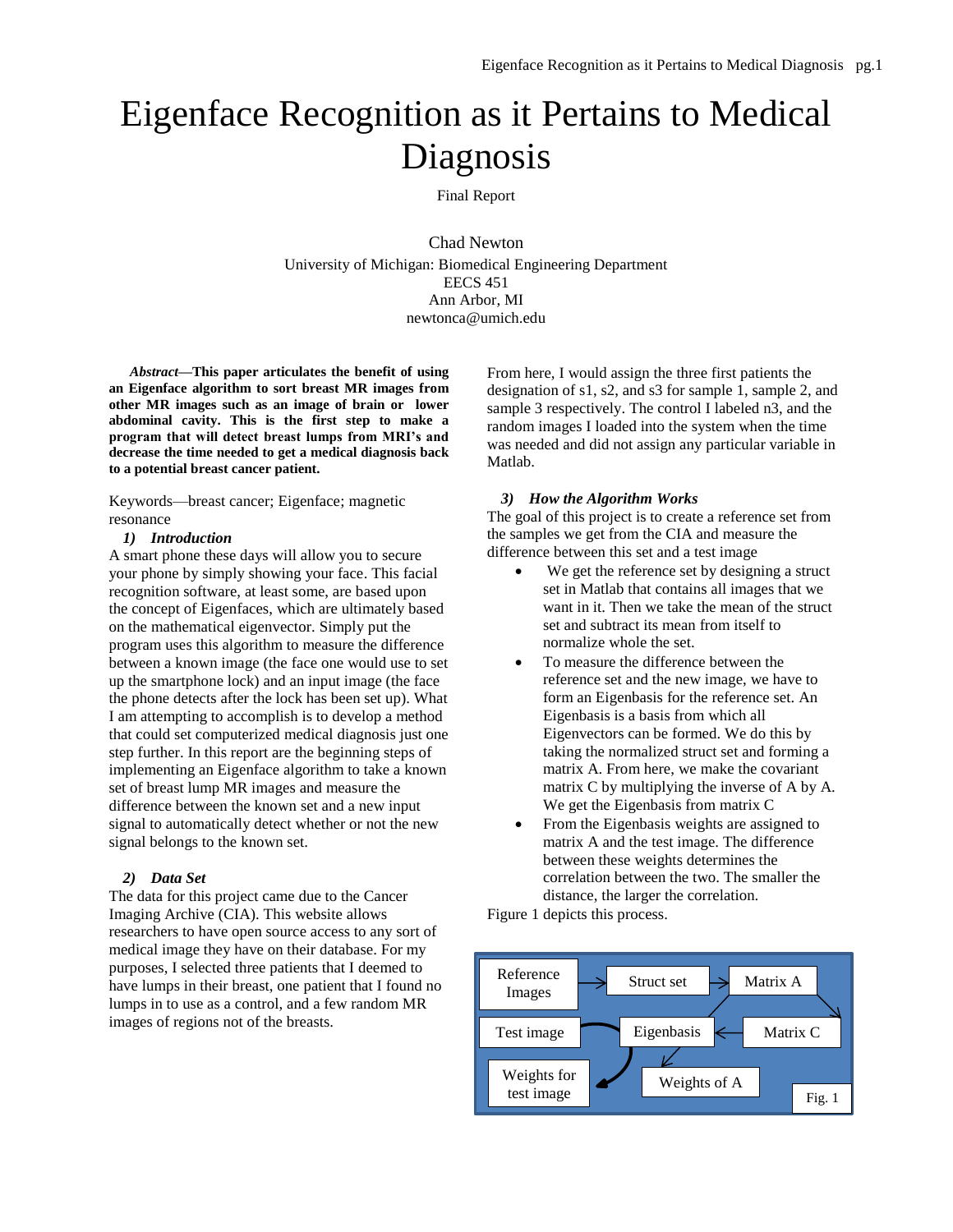

## *4) In-Class Tools Used*

There are three tools of which we learned this semester in class that this algorithm uses:

# *a) The 2D FFT*

This function transforms the time domain MR images in to the Fourier domain. This allows the algorithm to detect the differences between the reference set and the test image. When I tried to run the algorithm in the time domain, it could make no real distinction from one image to another. The code took the FFT and carried out the FFT-shift to eliminate the complex numbers from the initial transform.

### *b) Filtering*

During the preliminary tests of the efficacy of the algorithm, I found that images that had a high correlation had a weight coefficient of about 300,000. This filter emphasizes a trait that already somewhat exists. To accentuate the differences between images that were alike and those that were not, all weight coefficients below 300,000 were then valued to 0 so the final average correlation would be lower for the images that belonged in the same group.

## *c) Spectrography*

The algorithm uses the spectrogram function to give the program a more visual side. Since it primarily relies on giving a number to determine an image's correlation to the reference set, casting a spectrogram of the signal gives the user a better understanding of the correlation without having to use numbers at all. This tool combined with the filter listed out in  $B$  gives the user the best ability to determine an image's correlation.

### These tools can be seen in Figure 2

# *5) Out-of- Class Tools Used*

# *a) Resizing an Image*

For the algorithm to work, all of the images used must have the same dimensions. Unfortunately when images are collected, they are not always the same size. This is resolved by the 'imresize' function in Matlab. For this project the dimensions were set to 640x640.

## *b) Eigenvalues and Eigenvectors*

As described in 3, matrix C defines the Eigenbasis from which weight values are assigned to the test image and matrix A. We get this Eigenbasis from the 'eig' command that creates the Eigenvalues needed from C.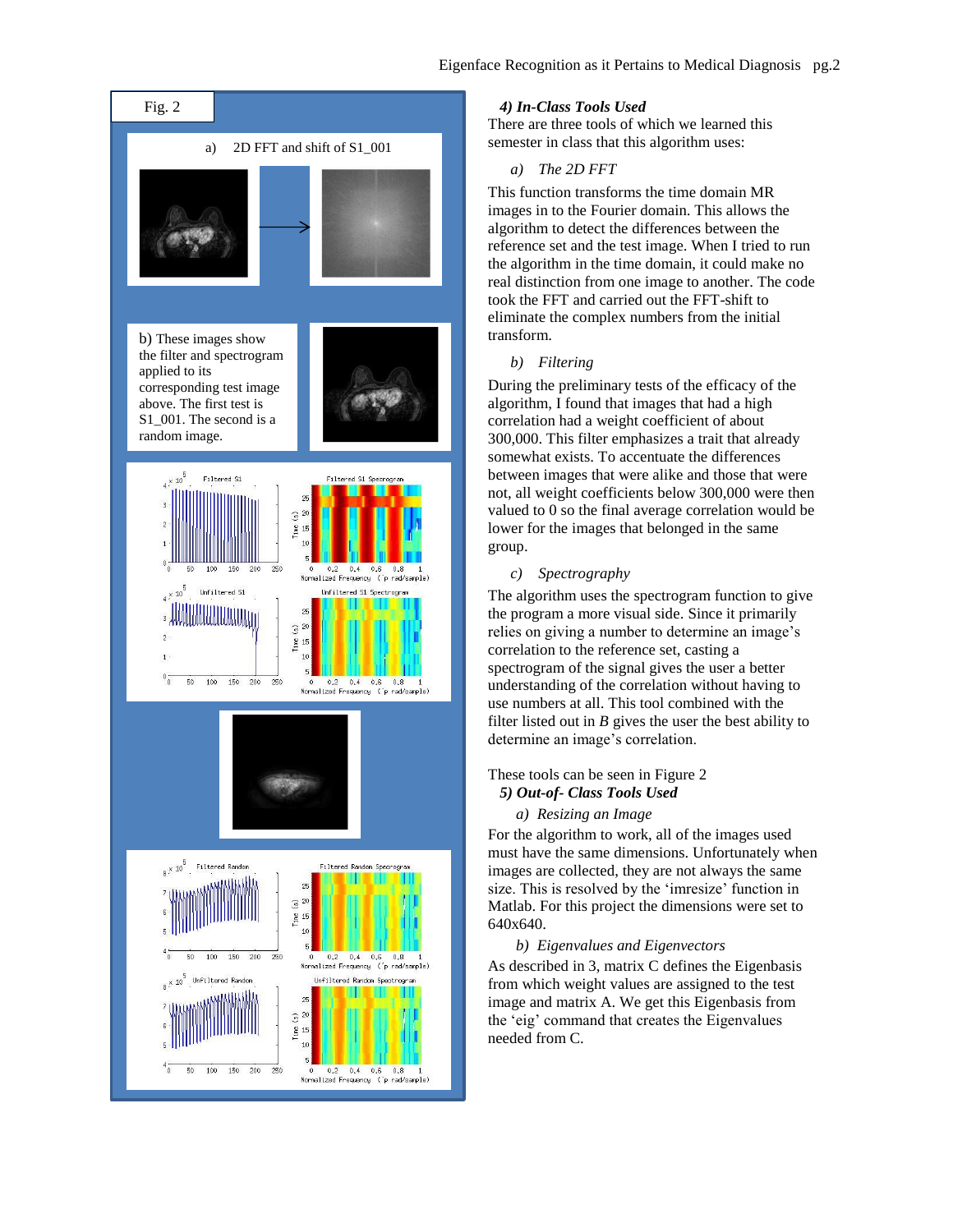# *6) Results*

The algorithm applied to samples 1, 2, and 3 were tested against 15 images. 3 of them were from its own sample set, 6 were from the other two sample sets, 3 were from the control set and 3 were random images. The results were fairly the same from sample to sample.

• These are the results from sample 1. Shown are the image tested, its frequency graph, as well as it spectrogram.



- In sample 2, we can see that images don't match up exactly with the reference, however there are enough weights under 300,000 that we can consider sample 2 akin to 1
- In g-l, sample 3 and the control had all their weights under 300,000. Each of their spectrograms correlates to the one below.